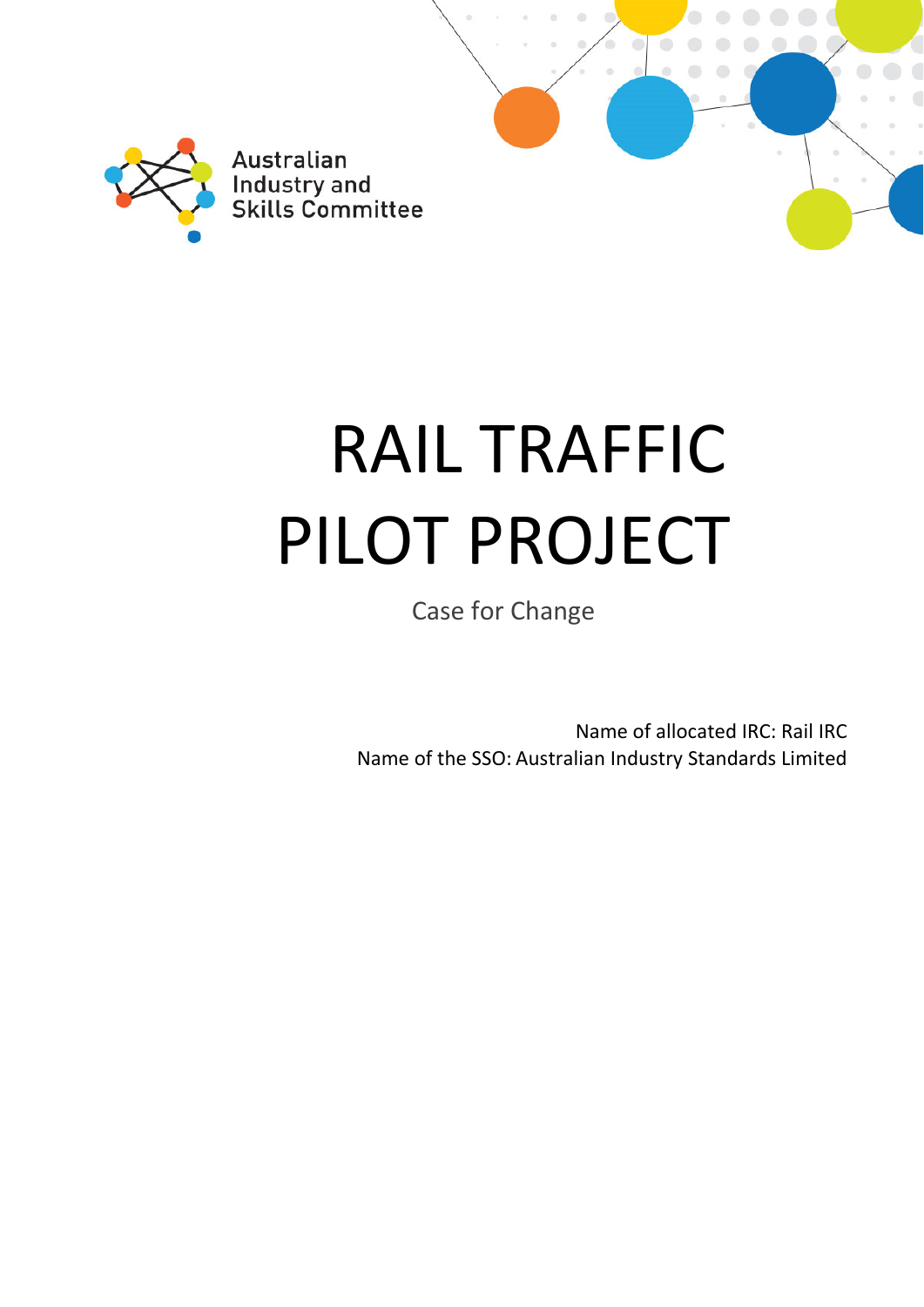## **1. Administrative information**

For a list of the products proposed to be reviewed as part of this project, please see Attachment A.

| Name of IRC: | Rail IRC                              |
|--------------|---------------------------------------|
| Name of SSO: | Australian Industry Standards Limited |

#### 1.1 Name and code of Training Package(s) examined to determine change is required

TLI Transport and Logistics Training Package

## **2. The Case for Change**

*For information on the job roles to be supported through the proposed qualifications updates, enrolments data, completion rates, and the number of RTOs delivering these qualifications please see Attachment B.*

#### 2.1 Rationale for change

This Case for Change is based on the rail industry's request to develop a new skill set and one new Unit of Competency (Pilot rail traffic with due consideration of route conditions) and revise one existing unit to provide workers the required skills for piloting rail traffic. Where required, Pilots accompany Drivers and Track Vehicle Operators to direct rail traffic movements.

The skills gap was identified by rail industry stakeholders. Currently there is no skill set for a pilot who is not involved within track authority limits, i.e., a rail traffic pilot on the main line not involved with track work. The Rail traffic pilot is a rail safety role for ensuring safe efficient and effective rail traffic movement across rail networks under a variety of circumstances. The industry is experiencing rapid infrastructure growth and investment that requires skills development to ensure our rail networks remain safe for traditional rail, and autonomous rail traffic and the community.

If this development is not completed, there will be a critical skills gap for this job role. Additionally, there will not be the appropriate skills industry needs for rail safety worker to pilot rail traffic on the main line whilst not involved with track work.

Existing TLI units reviewed in the last twelve months will not be reviewed but will be incorporated into the Skill Set.

#### 2.2 Evidence for change

The Rail IRC held industry discussions with rail transport operators and conducted an industry consultation webinar. The IRC identified that current and future infrastructure projects will leave knowledge and procedural skill gaps for a rail traffic pilot within the rail safety management skills matrix. Given the vastness of the rail infrastructure work currently happening in Australia this is a skill that will be in demand over the next five years as the projects come online. Industry needs to have trained Pilots to ensure safety and maintain the continuity of infrastructure work.

#### 2.3 Consideration of existing products

Additional supporting existing Units of Competency will be selected for the skill set. The existing unit - TLIC2081 Pilot rail traffic within work on track authority limits, is limited to track authority sites and does not address the current skills required for a main line rail traffic pilot.

The existing Training Package products for these skills are contained in the TLI Transport and Logistics Training Package. Existing Units of Competency are proposed to be incorporated in the Skill Set. There are no other suitable main line rail traffic pilot units available in any other training package to meet this specific need.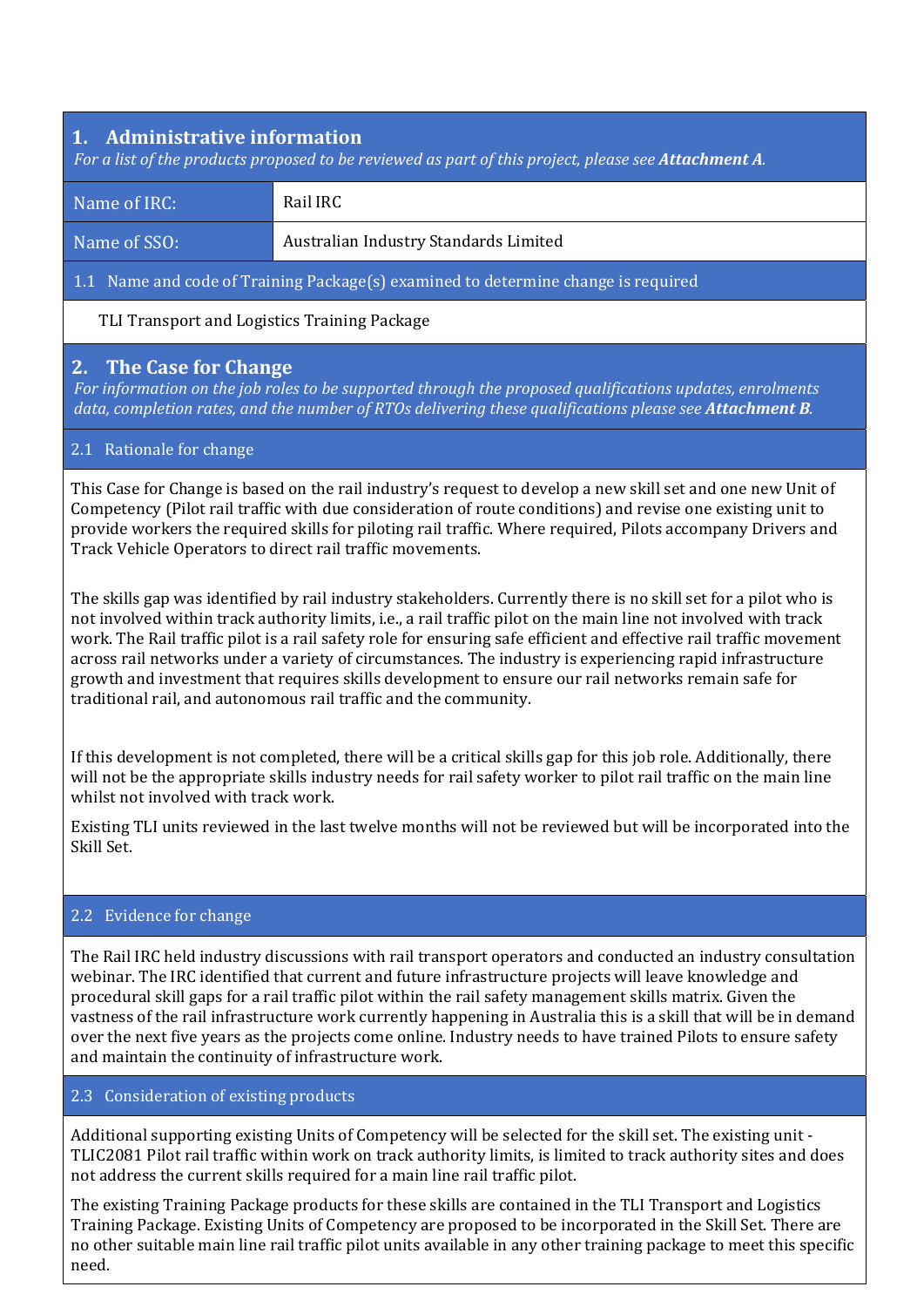#### 2.4 Approach to streamlining and rationalisation of the training products being reviewed

Given the specialised nature of rail sector, the industry requires a new unit of competency to be specific to their occupational needs. The IRC has identified several existing Units of Competency to be included in the new skill set.

## **3. Stakeholder consultation**

3.1 Stakeholder consultation undertaken in the development of Case for Change

For a full list of industry-specific stakeholders that actively participated in the stakeholder consultation process *undertaken to develop the Case for Change, please see Attachment C.*

The initial request for this revision was from a rail stakeholder who works for a rail transport operator. Rail operators are represented on the Rail IRC.

Development of the Case for Change involved consultation with stakeholders via the following communication mechanisms:

- Stakeholder webinars
- Face to Face meetings (Virtual)
- AIS Website
- Stakeholder networks
- Teleconferences
- Emails

This work was outlined during a webinar which included representatives from all States/Territories and regional areas of those jurisdictions. Feedback on the proposed work was invited during the webinar.

The pending work was posted on the Engagement Hub of the AIS website and feedback invited. It has also been provided to STA's and 1097 Rail stakeholders to provide feedback.

Rail transport operators operate across all states and territories in Australia. Operators from these states and territories have been included in the consultation and the above methods provide various options for those in rural and remote areas to contribute.

#### 3.2 Evidence of Industry Support

For a list of the issues raised by stakeholders during consultation and the IRC's response to these, please see *Attachment D.*

No objections to the review and development of this project were raised during the consultation process. The proposed TLI Skill Set development is supported by rail industry and the Rail IRC.

Please see Attachment D.

3.3 Proposed stakeholder consultation strategy for project

Note: For a full list of industry-specific stakeholders who are planned to be contacted to participate in the *stakeholder consultation process undertaken for this project, please see Attachment E.*

Key Industry stakeholders have been identified in consultation with industry regulators, associations, and the Rail IRC.

AIS, on behalf of the Rail IRC, will promote the opportunity to contribute through stakeholder webinars, the AIS website, EDM's, AIS newsletter and public notifications. Stakeholders will also be notified of key milestones throughout the life of the project, including requests for feedback on draft materials.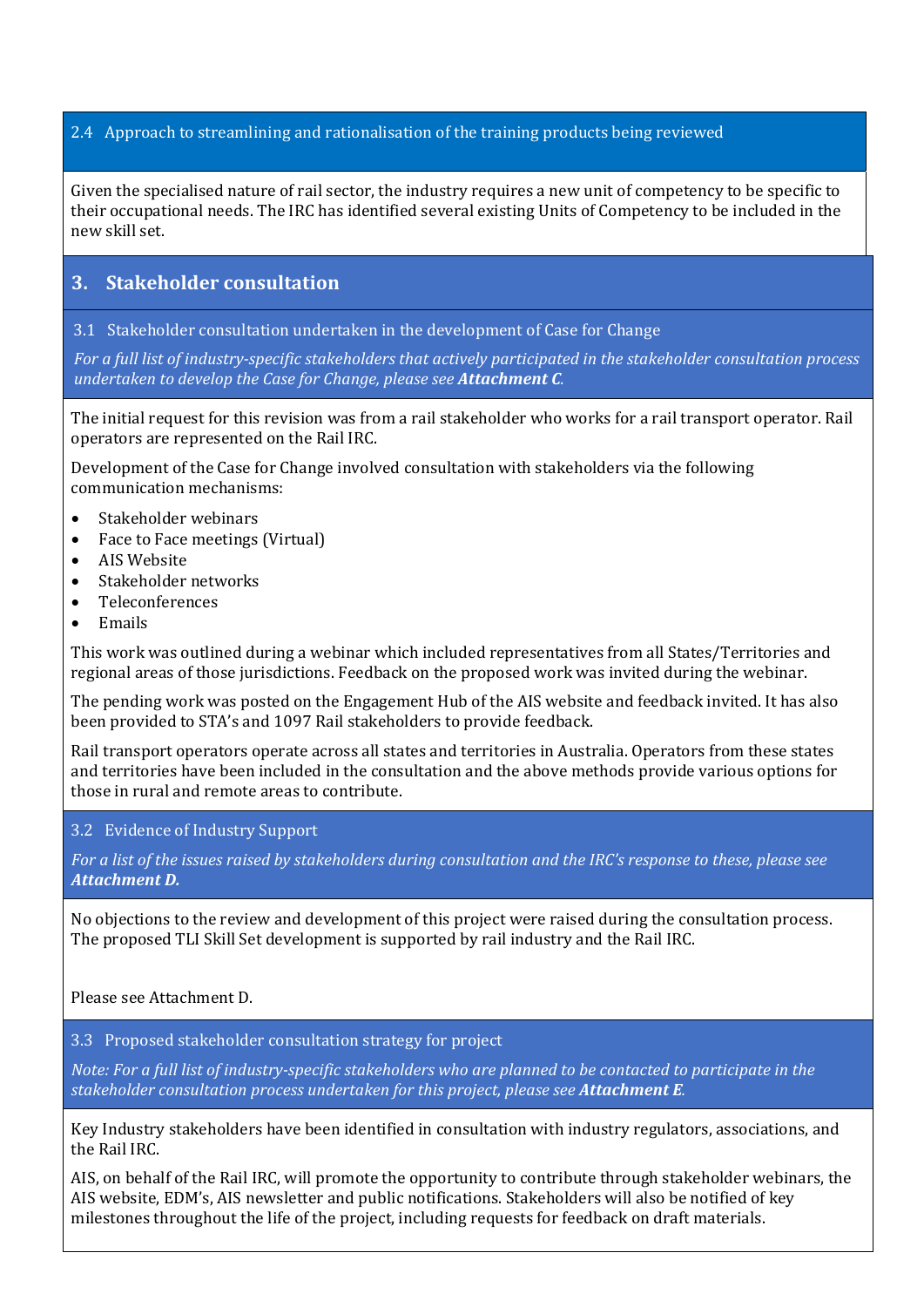Stakeholder engagement and consultation will occur over the life of the project via a combination of the following methods:

- Direct engagement: Face to face consultations, Site visits, Phone, emails, video/teleconferencing meetings
- Industry forums and conferences
- Webinars
- Online feedback mechanisms
- STA direct engagement

Given the size of Australia and all stakeholders not being centrally located in major cities, a range of consultation strategies will be used so stakeholders in rural, regional and remote areas, and in smaller jurisdictions have multiple avenues to provide feedback.

This includes but is not limited to, online/video consultation, email correspondence and promotional activity via targeted communications including social media. A recently developed Engagement hub on the AIS website provides a one stop portal for information about how all stakeholders can participate and inform Training Package development work.

# **4. Licencing or regulatory linkages**

There are no licencing requirements contained in this Skill Set. However, the unit of competency will address the skills and knowledge requirements to meet rail safety regulatory requirements.

# **5.** Project implementation

## 5.1 Prioritisation category

It is proposed that this review be progressed as a routine project.

In line with the AISC Prioritisation Report and to coordinate the release of updated products, the IRC recommends a routine update and implementation of this project.

## 5.2 Project milestones

#### **Key project milestones include:**

- o *AISC project approval – June 2021*
- o *Draft 1 consultation – January 2022*
- o *Stakeholder validation – –March 2022*
- o *Quality Assurance – April/May 2022*
- o *Final consultation with states and territories – June 2022*
- o *CfE submitted for approval – 30 June 2022.*

#### 5.3 Delivery or implementation issues

The key implementation issues raised by stakeholders concerns training and assessment in the COVID environment; The key concern is the restricted access because of COVID protocols. This limits the exposure to training scenarios that are essential to maintain rail traffic pilot skills in decision making and problemsolving situations.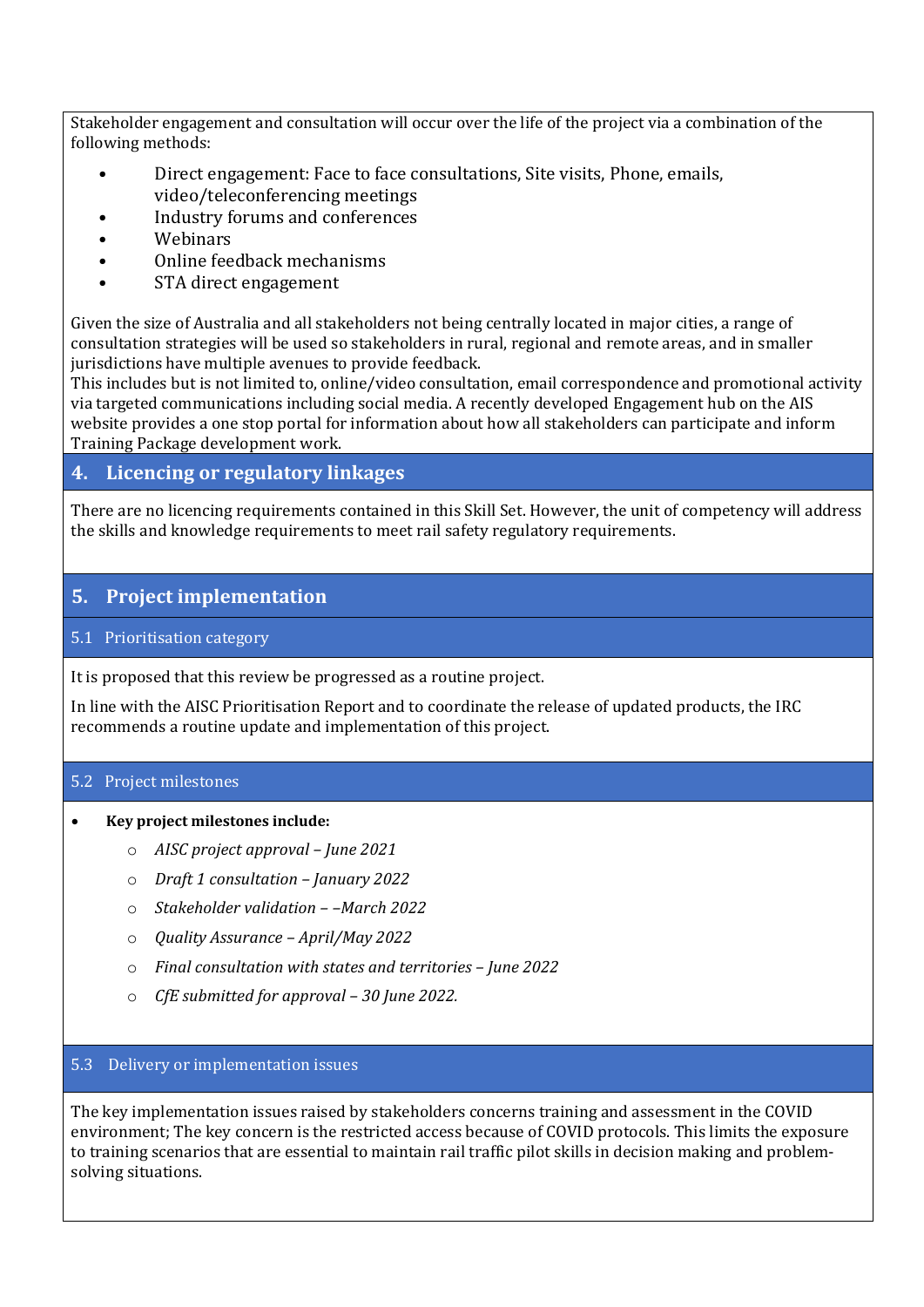## **6. Implementing the Skills Minister's Priority reforms for Training Packages (2015 and October 2020)**

The project submission will support industry's expectations for training delivery and provide a revised Companion Volume Implementation Guide (CVIG) to support delivery of the new products.

The Skill Set will be developed to ensure it is applicable to the occupational requirements of a rail traffic pilot in Australia. This development will also enable rail safety workers to move between States and Territories.

The Skill Set and associated Units of Competency are only used in rail safety contexts. The Skill Set will enable workforce mobility between state and commonwealth rail sectors.

There will be one new Skill Set developed as part of this project.

This Case for Change was agreed to by the Rail IRC

Name of Chair Carol Hedrick

Date

Signature of

| Chair <sup>®</sup> |  |
|--------------------|--|
|                    |  |
|                    |  |
|                    |  |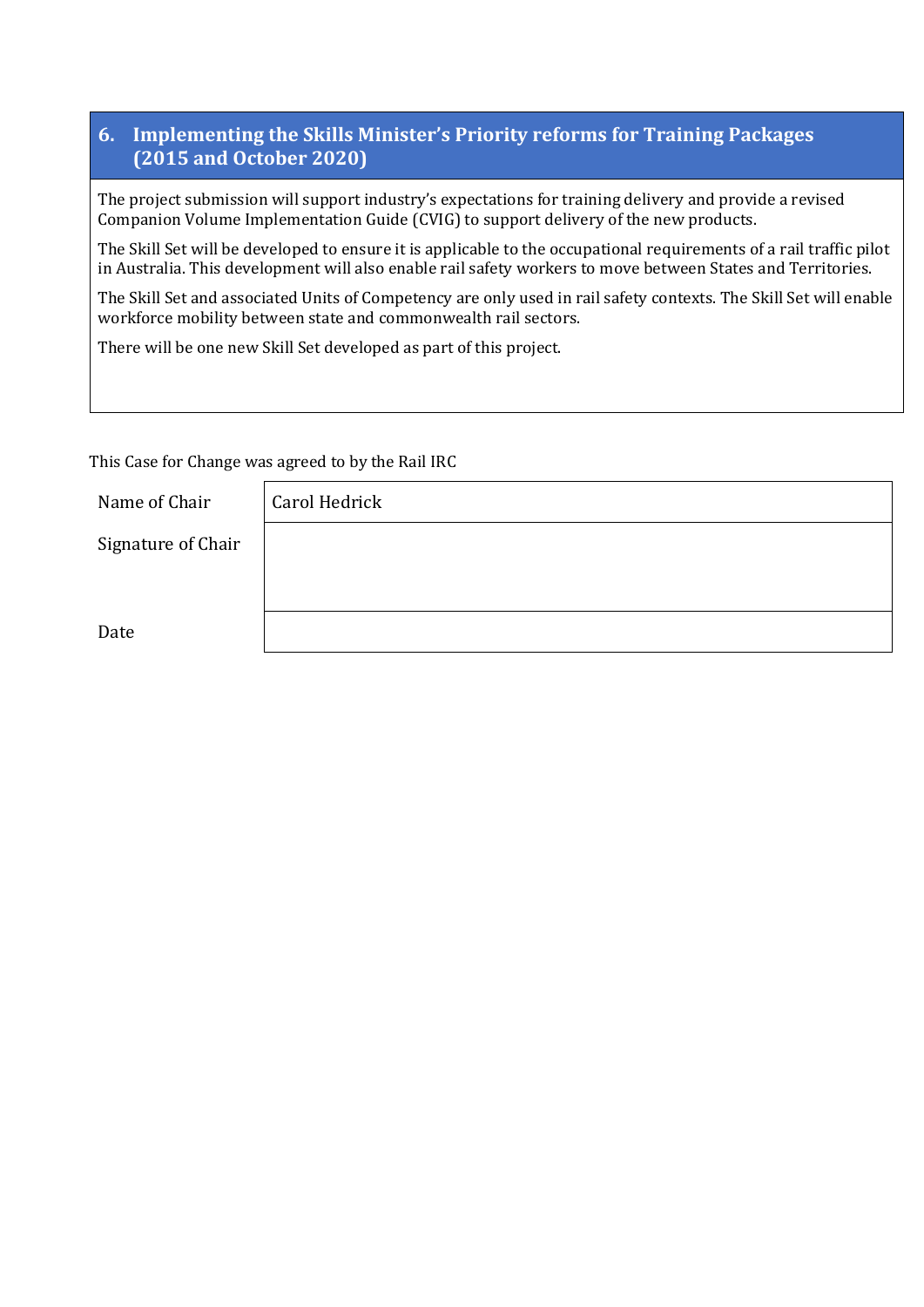# **Attachment A: Training Package components to change**

Australian Industry Standards Limited

Contact details: David Dixon - Chief Operating Officer

Date submitted: TBA

| Project<br>number | <b>Project Name</b>                       | Qualification/<br>Unit / Skillset | Code             | <b>Title</b>                                                     | <b>Details of last review</b><br>(endorsement date, nature of<br>this update transition,<br>review, establishment) | <b>Change Required</b> |
|-------------------|-------------------------------------------|-----------------------------------|------------------|------------------------------------------------------------------|--------------------------------------------------------------------------------------------------------------------|------------------------|
| 2                 | RAIL Traffic PILOT Unit<br>– Develop      |                                   | TLIC9997Y        | Pilot rail traffic with due<br>consideration of route conditions | New unit                                                                                                           | <b>New</b>             |
|                   | RAIL Traffic PILOT Unit<br>– Develop      |                                   | TLIC2081Y        | Pilot rail traffic within work on<br>track authority limits      | $19/Oct/2015$ - Transition                                                                                         | Update                 |
| 2                 | RAIL Traffic PILOT Skill Set<br>– Develop |                                   |                  | TLISS99988Y Rail Traffic Skill Set                               | New unit                                                                                                           | <b>New</b>             |
|                   | RAIL Traffic PILOT<br>– Develop           | Qualification                     | <b>TLI32715Y</b> | Certificate III in Track Protection   04/Jul/2018 - Review       |                                                                                                                    | Update                 |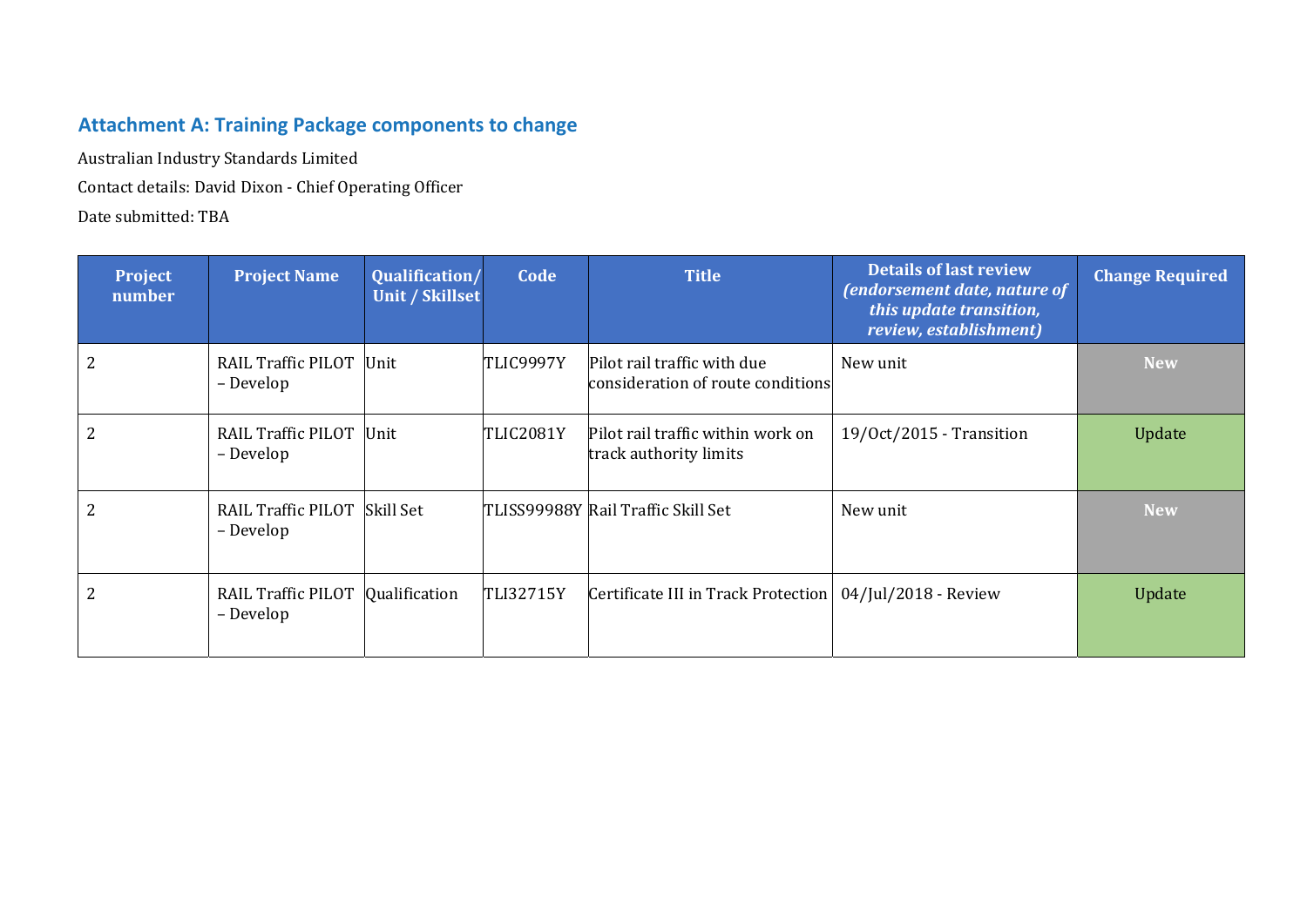## **Attachment B: Job role, enrolment information, the number of RTOs currently delivering these qualifications**

Please set out the job roles to be supported through the updated qualifications, enrolment data over the past three years in which data is available for each qualification, completion rates for each qualification, and the number of RTOs delivering these qualifications.

| <b>Job role</b>                        | <b>Qualification to be</b><br>updated to support the<br>job role              | <b>Enrolment data (for the past</b><br>three years) | <b>Completion rates (for the past</b><br>three years) | <b>Number of RTOs delivering (for</b><br>the past three years) |
|----------------------------------------|-------------------------------------------------------------------------------|-----------------------------------------------------|-------------------------------------------------------|----------------------------------------------------------------|
|                                        | TLIC2081Y Pilot rail traffic<br>within work on track<br>authority limits      | 2317                                                | 2173                                                  | 16                                                             |
|                                        | TLIC9997Y Pilot rail traffic<br>with due consideration of<br>route conditions |                                                     |                                                       |                                                                |
|                                        | TLISS99988Y Rail Traffic<br>Skill Set                                         |                                                     |                                                       |                                                                |
| 821611, Railway<br><b>Track Worker</b> | TLI32715Y Certificate III in<br><b>Track Protection</b>                       | 1857                                                | 167                                                   | 9                                                              |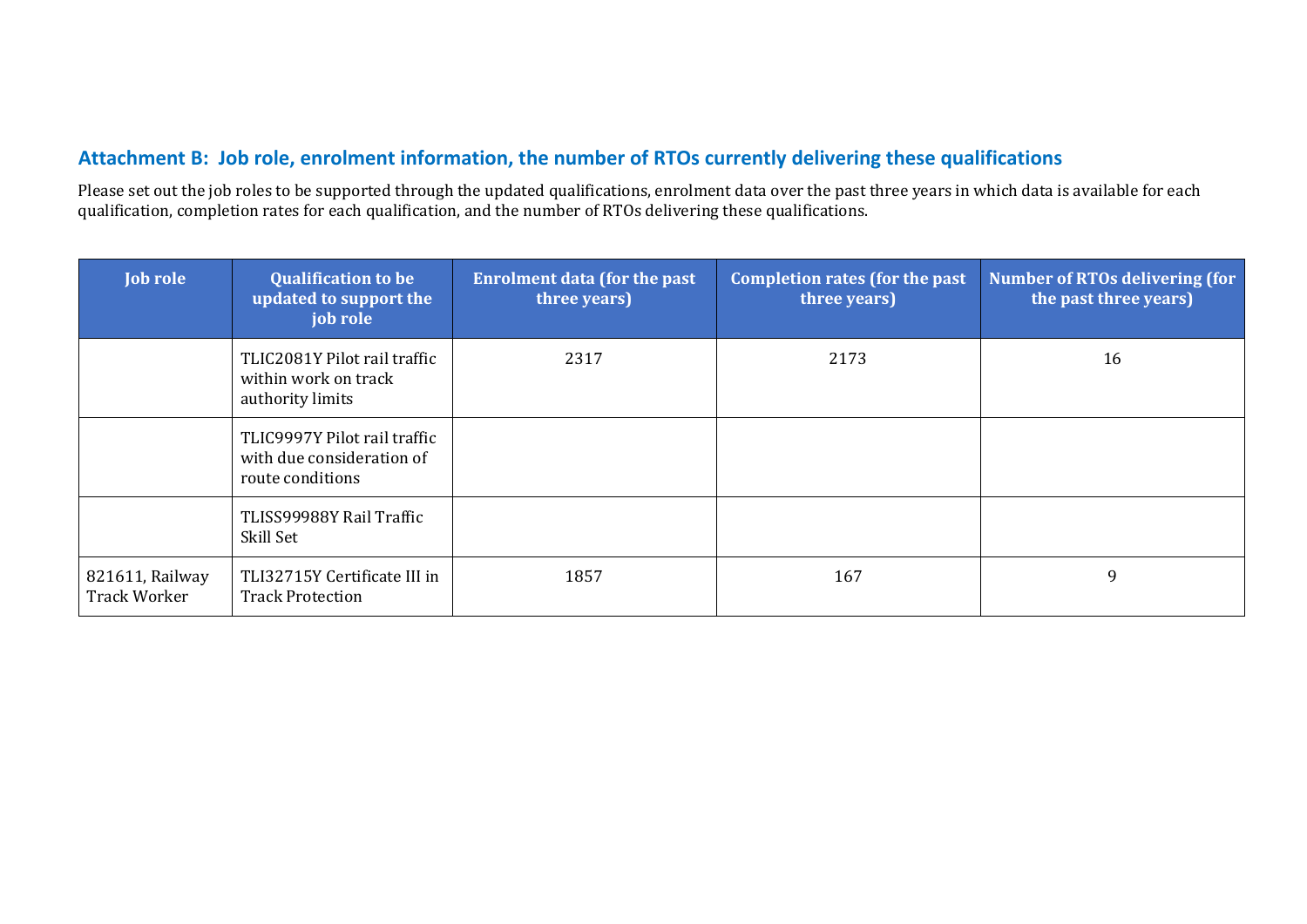## Attachment C: List of stakeholders that actively participated in the consultation process of the Case for Change

Active participation has included 41 stakeholders from the following organisations across all states and territories within Australia:

- •Industry Reference Committee (IRC) Representatives
- •Employers (Non-IRC)
- •Peak Industry Bodies
- •Unions
- •Regulators
- •RTOs
- •Other/Consultants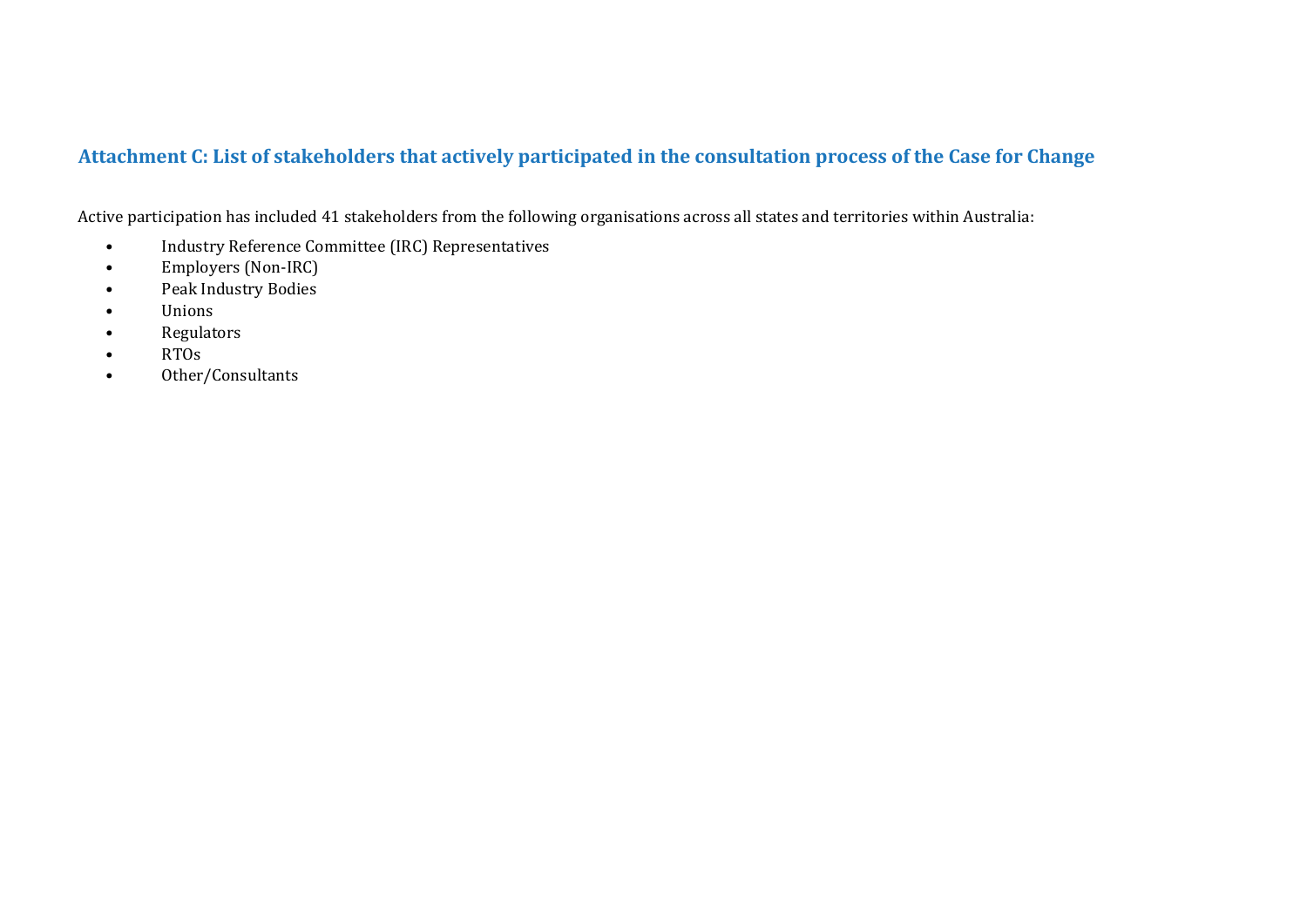| <b>Stakeholder Type</b>                                      | <b>Issues Raised</b>                        | <b>IRC's Response to Issues Raised</b> |
|--------------------------------------------------------------|---------------------------------------------|----------------------------------------|
| <b>Industry Reference Committee (IRC)</b><br>Representatives | There were no issues raised at this<br>time | Nil                                    |
| <b>Peak Industry Bodies</b>                                  | There were no issues raised at this<br>time | Nil                                    |
| <b>Employers (Non-IRC)</b>                                   | There were no issues raised at this<br>time | Nil                                    |
| <b>Regulators</b>                                            | There were no issues raised at this<br>time | Nil                                    |
| <b>Registered Training Organisations (RTOs)</b>              | There were no issues raised at this<br>time | Nil                                    |
| <b>Training Boards/Other</b>                                 | There were no issues raised at this<br>time | Nil                                    |
| <b>State and Territory Training Authorities (STAs)</b>       | There were no issues raised at this<br>time | Nil                                    |
| <b>Unions</b>                                                | There were no issues raised at this<br>time | Nil                                    |